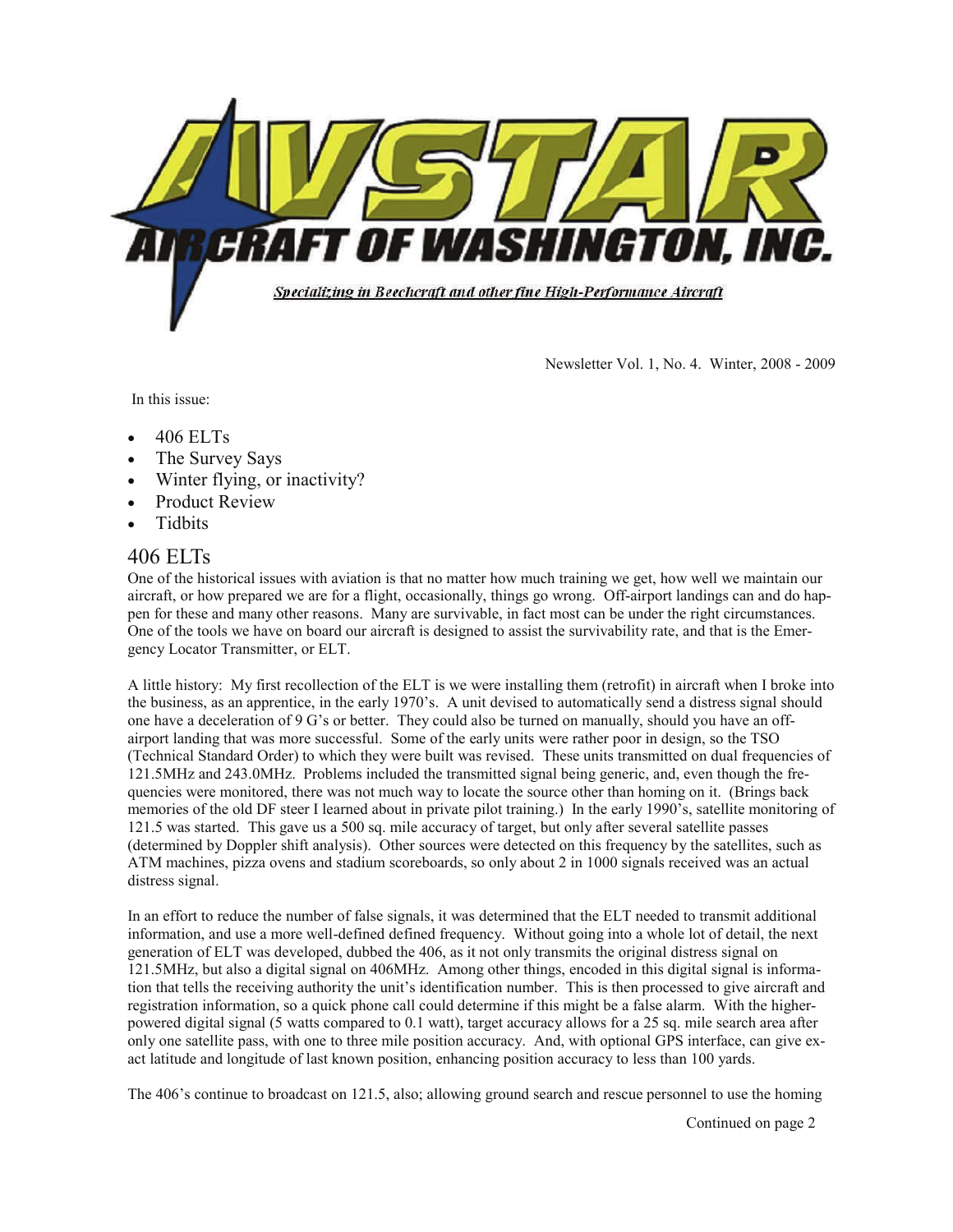#### 406 ELTs, cont. method for the final phase.

Wow! Think about that for stretching our search and rescue budget! At this time, there is no requirement in the United States to replace the older units with the new 406, however, I have seen from the support side, the older units are getting increasingly difficult to find the new batteries (applies to the units that use a battery pack, as opposed to individual alkaline cells).

I asked for input from a few Canadians I know about the their requirements. Apparently, there is a 2-year phase in of the 406 units, with *all* aircraft operating in Canadian airspace required to have them by February 1, 2011. An email string detailing some of the COPA efforts to get Transport Canada to delay and review implementation was forwarded to me. A strong point is made that if it will be required to change the ELT, revisit some of the problems the 406's carried forward from the 121.5's: poor antenna design, g-switch accuracy. Two additional arguments are that infrequent satellite coverage can be an issue in Northern Canada, and the 406MHz frequency itself being line of sight. What is true, come February of 2009, the only monitoring of the 121.5 frequency will be done by pilots; satellite monitoring of those frequencies will stop.

Nuts and bolts time. What does all this mean? For openers, if you need to be found, my opinion is have one of the 406 ELTs.

The pros? False signals are eliminated in short order, and search  $\&$ rescue personnel can be dispatched to a well defined area. The units have an audible sound when activated (if you don't see the light flashing on the panel) that can be heard as you secure your airplane in event of false activation. Still transmits on 121.5 MHz.

Middle-Ground? Yearly maintenance of the units is the same (inspection and testing), batteries are a bit more expensive, but longer times between change. Requires registering the unit initially, and reregistration every 2 years, but, they give you a sticker for the ELT to remind you when that is due. (I also note this in the maintenance entry by the battery due date.) Satellite coverage in fringe areas is supposed to improve, but on what schedule?

Cons? Initial cost would be the big one. The units we have installed so far were installed at time of other maintenance events (airframe restoration of 891JH, annual inspection on the others), therefore install time can be reduced by coincidental installation. Plan on spending about \$1000.00 for a basic unit in the box; airframe configuration would determine labor. If you want it to be tied in to your GPS, that is additional. My understanding is a few manufacturers are working on units with internal GPS at a favorable price, but have not seen the results of that yet.

Life is good, my advice to help you keep it that way would be to make the investment in the new technology. Sure, a fancy new glass panel, or 530W will make reaching the destination easier, but if you fall short of your destination, a little technology might make the life difference.





*Panel unit (top) and main unit (bottom) of Artex ME-406 ELT installation in 891JH* 

Some of the information for this article obtained from www.sarsat.noaa.gov, and the Federal Register, Vol. 66, #127, 7/02/2001. Also, a thank-you to Don Bradshaw of Aeromotive Performance in Pitt Meadows, BC

*AVSTAR Aircraft of Washington, Inc*., can help you make the life difference in off-airport landings. We proudly offer the *Artex* line of 406 ELTs, and shoulder harnesses by *BAS, Inc*. Call 253-770-9964 today and we can work up a customized installation for you!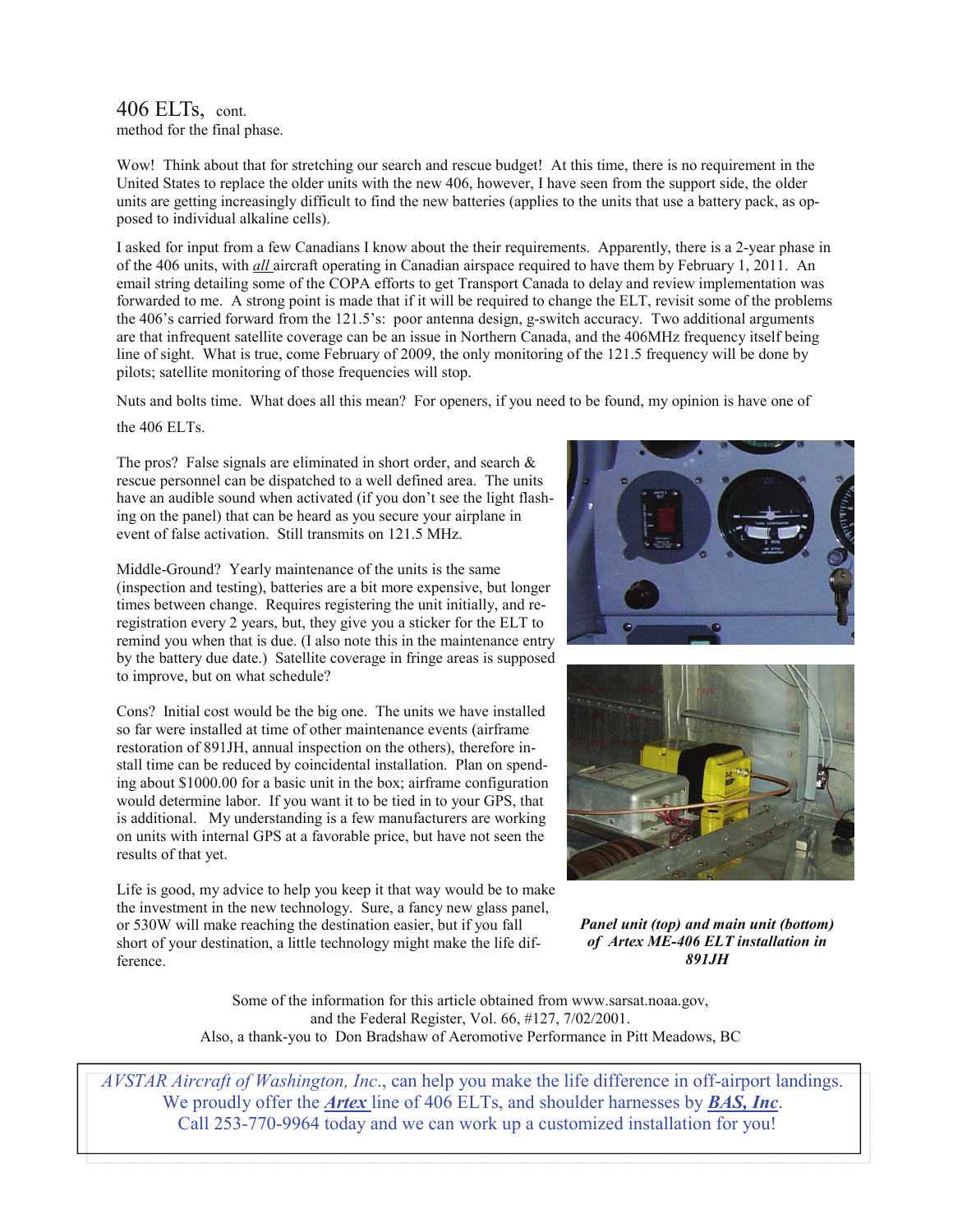## **The Survey Says**

As many of you are aware, we conducted a survey of our customers and prospective customers. We derived our list from folks that have either had work performed by us, or people we did estimates for in the last three years. Basic questions were asked about the importance of different qualities in finding or using a certain maintenance provider, whomever they have chosen. We enclosed a stamped self-addressed return envelope to make it easier to respond, and asked the respondents to use a ranking system of 1 through 10, with 1 being low or least important, and 10 being highest or most important, to ask how the factors of Convenience, Quality of work, Communication, Scheduling, Price, Personnel, Knowledge of subject, or Other, affected the following areas:

**General:** How do these factors influence your decisions for a maintenance provider? Knowledge of subject, Quality of work, Communication, and Personnel were the key rankings here. Convenience and Price were not as important.

**Current AVSTAR customer:** Why do you plan to return for needed service? Not surprisingly , the answers were very similar to the general question.

**Past AVSTAR customer:** If you no longer use AVSTAR as your aviation maintenance provider, please tell us why. Other was the main reason, economy was cited in the remarks. Also mentioned was convenience and price.

**Prospective AVSTAR customer:** If you received an estimate from us for work in the last 3 years, and chose to go to another provider, or not have the work performed, please tell us why. Price and decision against having the work performed were the responses.

We asked for general comments and remarks, here is a sampling of what we received.

*The good*: "Your operation brings together all the things I value in a maintenance facility - honesty-fairness-and customer treatment. Oh, and quality of work at a fair price!"

"AVSTAR does excellent work and they stand behind the work they perform. Always friendly and helpful." "Where type specific knowledge and experience are important, it's worth the hassle to take it to you."

*The middle of the road*: "Mike, I appreciate the work quality, knowledge of my airplane, (Bonanza) and the communications. You run a fine operation along with your assistant. The only area of concern was the additional misc. items not provided for in the (install kit) that added to the price exceeding the basic install. You might make sure that they are accounted for better in your estimate. Overall, I am very pleased and will use you again."

"While I feel good about Avstar work in general there have been issues that compromise the price value relationship .... On the other side of the equation a lot of well done work needs to be recognized. See you next year."

*And the not so good*: "May not return for service, not pleased with high price quote for engine exchange, compared to other Beech specialty shops."

This survey was non-scientific. It allowed for respondents to remain anonymous if they desired. Our response rate was 39%; of the responses, 13% remained anonymous, 64% were Beech owners, and 19% were Cessna owners. Those that chose to identify themselves were entered into a drawing for a free oil change to be given in 2009. This prize is to be awarded to John, a Bonanza owner in Oregon; congratulations!

My take of the results: I'm excited at the rate of response! Thank you very much. The comments and remarks given are taken at full value. Some pointed out areas of concern (new) that will be addressed, also some concerns were reiterated—thank you, we do need to be humbled occasionally. Naturally, we can't please all of the people all of the time, so I also thank those of you that gave us a poor rating. Sadly, we can't address all areas because most of the poor remarks came from the anonymous. I also learned I should have spent a bit more time preparing the instructions; the ranking system I desired didn't work in about half of the responses, so I can't report on exactly how the numbers came out, but by combining the remarks with the answers, I feel that for most folks, the important areas are knowledgeable personnel, quality work and communication; and will deal with convenience and scheduling to get what they desire.

*Finally, to address a common remark*: Sorry, we can't relocate to Los Angeles, Everett, or other points in between!

Thank you, again, for your input.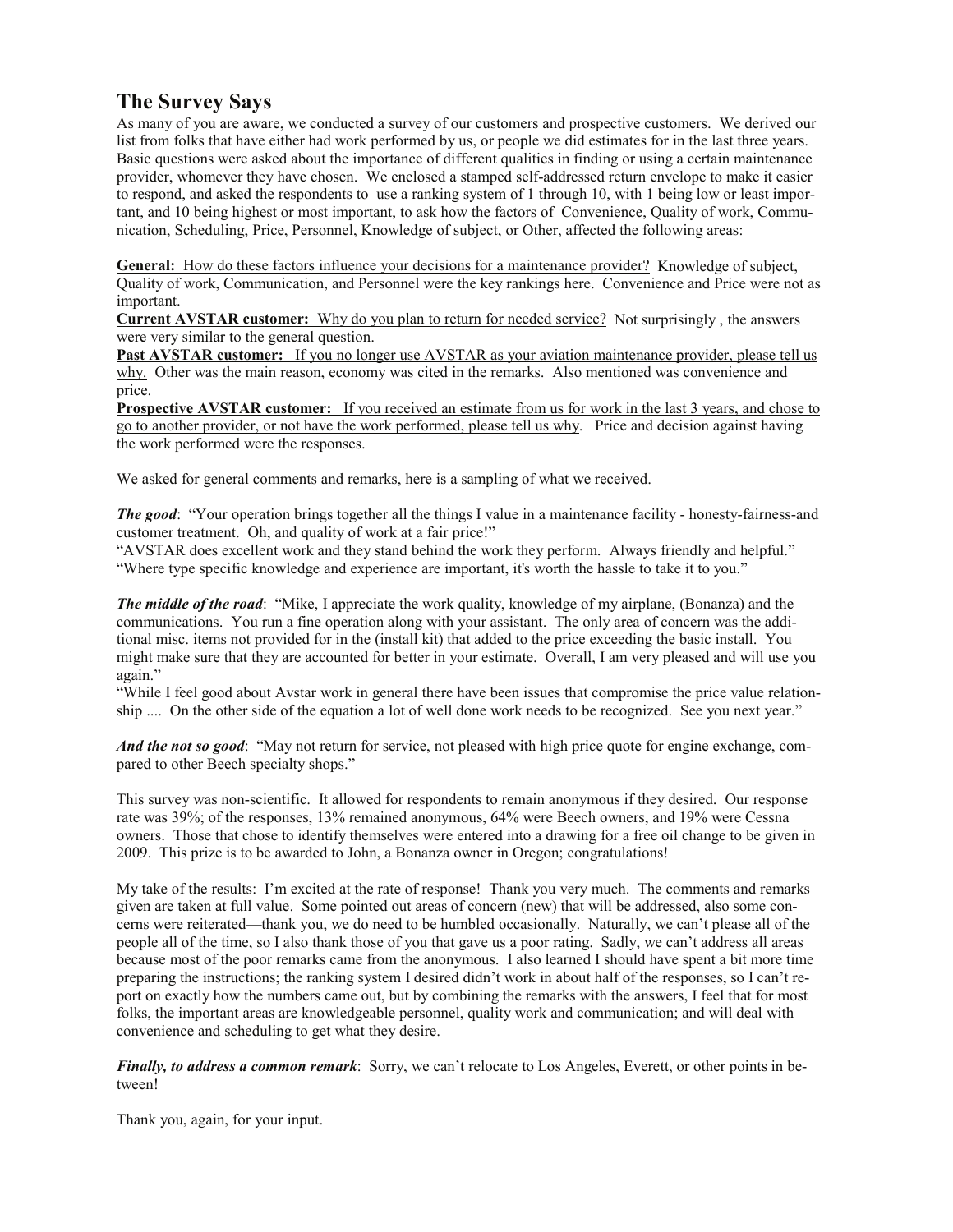# **Winter flying, or inactivity?**

Winter can put the brakes on flying for many of us, especially those of us in Western Washington. IFR days and low freezing levels just don't mix well with the types of aircraft we operate. Add in a splash of the current economy, and maybe we don't even take advantage of the good weather we may have. In any event, please don't forget the other member of your family, the airplane.

Aircraft manufacturers publish, in their service manuals, recommendations for preservation of inactive aircraft. If you need a copy of these instruction for your bird, drop me a line and I can send you one. At the minimum, here is what I recommend:

- Temperature permitting, clean your aircraft. Loose dirt can hold moisture, leading to corrosion. Lubricate all exposed hinges and bearings (which you should also do after normal washing or flight through heavy rain.) Confirm drains in the belly and control surfaces are clear. Top off the fuel cells to reduce condensation.
- Preserve the engine. An excellent source for the how-to of this is Continental Engine Bulletin SIL99-1. You can get a copy at: http://www.tcmlink.com/pdf2/SIL99-1.pdf
- Secure the aircraft. Hope you have a hangar! If not, tie it securely to properly installed anchors with good rope or straps (I don't recommend chains or cables, as there is not much give when the aircraft moves around in the wind and takes up slack). Next, pitot cover, engine inlet and lower cowl opening covers. Cabin air inlet and exhaust vents should be covered. I've never been a big proponent of cabin covers (we *can* sell you door and window seals), but if you choose to install a cover, make sure it is secure.
- Check the aircraft occasionally to make sure Mother Nature is treating her OK! If you do have to tie it outside, after a few inches of snow, it would be a good idea to brush it off, but remember where the antennas, strobe lights and OAT probes are, to prevent damaging them.

When the weather breaks, and it's time to re-commission the bird, be sure to follow the recommendations for that, also. The Continental bulletin discusses that, as well as the airframe manufacturer. Also, I have discussed this before, in Volume 1, Issue 1 of this newsletter.

#### *DID YOU KNOW Past issues of this newsletter are posted on our website at www.avstarair.com? Just click on the Newsletter link to get to the index.*

# **Product Review**

#### *(The first part if this article is the excerpted from the press release on the product; following that is my commentary.)*

The popular **Doon Steward**<sup>TM</sup> gas spring modification by Mtn View Aviation was recently granted FAA STC approval for the Beechcraft model series 33, 35, 36, 55, 56, 58 and 95 in October 2008 and is applicable to the Beechcraft cabin door. Beechcraft owners had been requesting a version for their aircraft since the popular version for the single engine Cessnas was introduced in late 2002 by Mtn View Aviation. The original version for Cessna aircraft was developed in 2002 by David Paradis because of the frustration and observation of pilots and passengers who were repeatedly nagged by unexpected door whips in even the slightest wind gusts. Since introduction, over 3500 of the **Door Steward**<sup>™</sup> kits have been sold all over the US and internationally. The modification utilizes a modern inert gas spring attached to the door frame and the door with stainless steel brackets. When the door is unlatched the door gently but firmly, opens and holds the door in the full open position. Closing the door compresses the gas spring again. The force is not such that it is hard or uncomfortable to latch the door; in fact it closes and latches quite naturally. The location of the gas spring is orientated to keep it out of the way while entering or exiting the aircraft. On the Beechcraft version, the gas spring is attached to a bracket riveted onto the lower forward corner of the door sill and a bracket riveted behind the upholstery on the bottom of the door. Once installed the existing hold open rod is removed and closing the door is a simple one handed operation. All **Doot Steward**™ versions are FAA-STC approved and come with complete documentation, installation, maintenance, parts listing, continued airworthiness requirements, FAA Form 337 and a 2 year warranty. The version for the Beechcraft series lists for \$195 and typical installation time is approximately two hours.